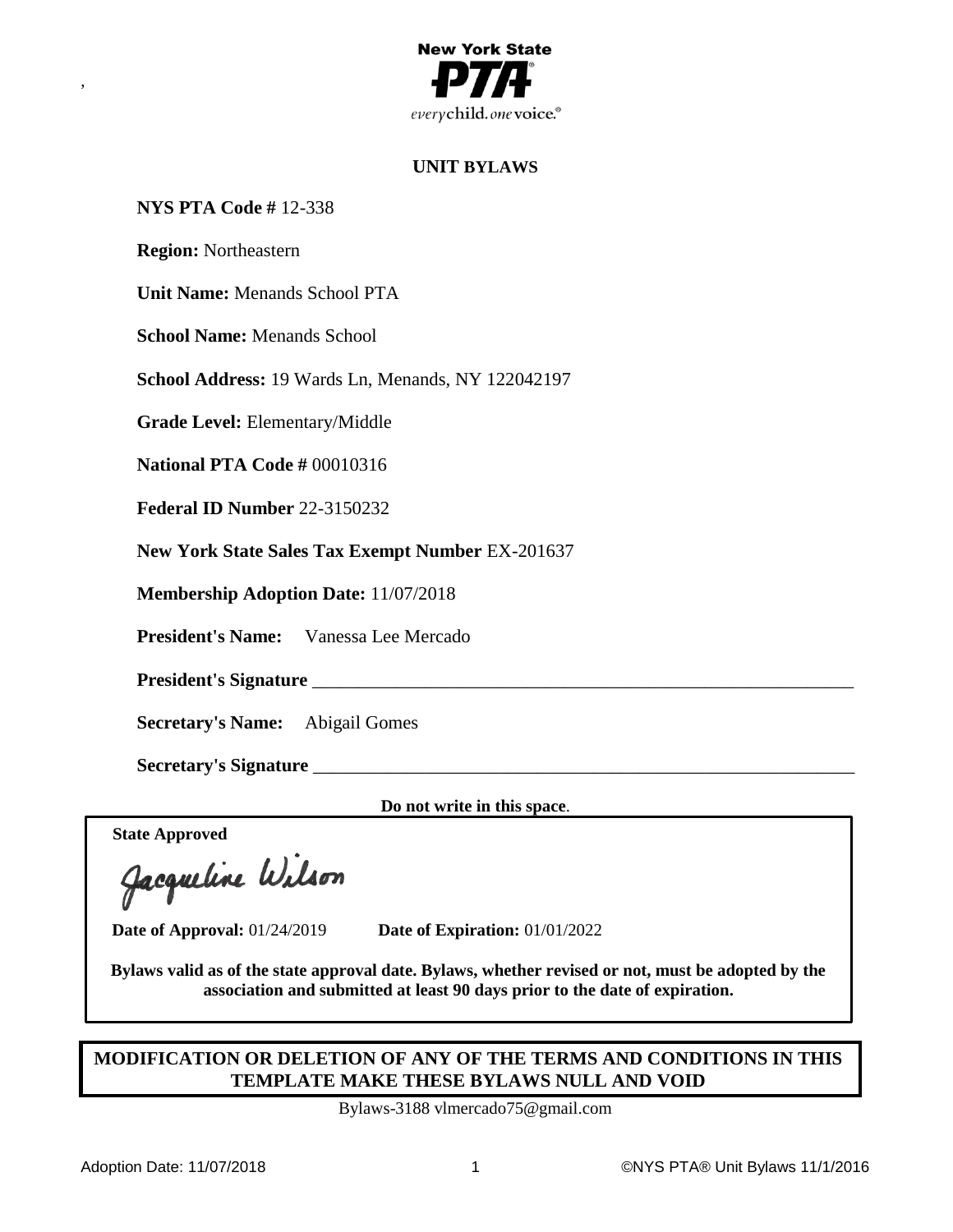### **#ARTICLE I – NAME**

The name of the association is the Menands School PTA. It is a local PTA unit organized under the authority of the New York State Congress of Parents and Teachers, Inc. (the New York State PTA) a constituent association of the National Congress of Parents and Teachers (the National PTA).

## **\*ARTICLE II – ARTICLES OF ASSOCIATION**

The *articles of association* of a constituent association include (a) the bylaws of such association and (b) the certificate of incorporation or articles of incorporation of such association (in cases in which the association is a corporation), or the articles of association by whatever name (in cases in which the association exists as an unincorporated association).

## **\*ARTICLE III – PURPOSES**

**Section 1. Objectives**. The purpose or purposes (Objects) which the corporation will hereafter pursue are:

a. To promote the welfare of children and youth in home, school, places of worship, and throughout the community;

b. To raise the standards of home life;

c. To advocate for laws that further the education, physical and mental health, welfare, and safety of children and youth;

d. To promote the collaboration and engagement of families and educators in the education of children and youth;

e. To engage the public in united efforts to secure the physical, mental, emotional, spiritual, and social well-being of all children and youth; and

f. To advocate for fiscal responsibility regarding public tax dollars in public education funding.

**Section 2. Awareness**. The purposes of the National PTA are promoted through advocacy and education in collaboration with parents, families, teachers, educators, students, and the public; developed through conferences, committees, projects, and programs; and governed and qualified by the basic principles set forth in Article IV.

**Section 3. Federal Status**. National PTA is organized exclusively for the charitable, scientific, literary, or educational purposes within the meaning of Section 501(c)(3) of the Internal Revenue Code or corresponding section of any future federal tax code (referred to as "Internal Revenue Code").

## **\*ARTICLE IV – PRINCIPLES**

The following are basic principles of this PTA in common with those of the National PTA and the New York State PTA:

a. National PTA shall be noncommercial, nonsectarian, and nonpartisan.

b. National PTA shall work to engage and empower children, families, and educators within schools and communities to provide quality education for all children and youth, and shall seek to participate in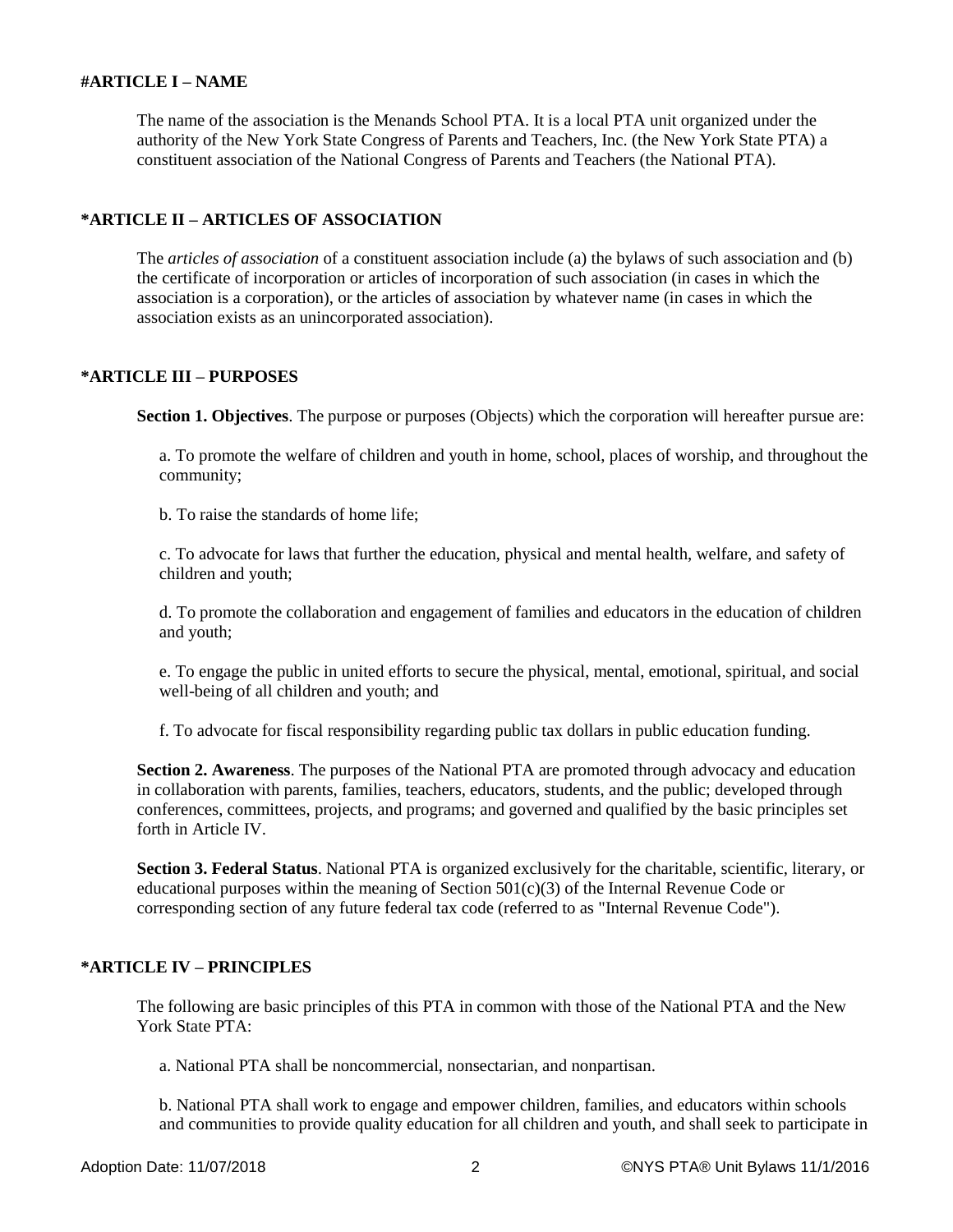the decision-making process by influencing school policy and advocating for children's issues, recognizing that the legal responsibility to make decisions has been delegated by the people to boards of education, state education authorities, and local education authorities.

c. National PTA shall work to promote the health and welfare of children and youth, and shall seek to promote collaboration among families, schools, and the community at large.

d. Commitment to inclusiveness and equity, knowledge of PTA, and professional expertise shall be guiding principles for service in National PTA.

### **#ARTICLE V – RELATIONSHIP WITH THE NATIONAL PTA AND THE NEW YORK STATE PTA**

**Section 1.** This PTA shall be organized and chartered under the authority of the New York State PTA in the area in which this association functions, in conformity with such rules and regulations, not in conflict with the National PTA bylaws, as the New York State PTA may in its bylaws prescribe. The New York State PTA shall issue to this PTA an appropriate charter evidencing the due association and good standing of this PTA.

A **local** PTA in good standing is one which:

a. Adheres to the Purposes and basic principles of the PTA.

b. Remits the national portion of the dues through the New York State PTA to reach the National office by dates designated by the National PTA.

c. Has bylaws approved according to the procedures of the New York State PTA.

d. Meets other criteria as may be prescribed by the New York State PTA.

**Section 2.** This PTA shall adopt such bylaws for the government of the association as may be approved by the New York State PTA. Such bylaws shall not be in conflict with the bylaws of the National PTA or the bylaws of the New York State PTA.

**Section 3.** Bylaws of each constituent association shall include an article on amendments.

**Section 4.** Each officer or board member of a constituent association shall be a member of a local PTA within its area.

**Section 5**. Each officer or board member of a local PTA shall be a member of such local PTA.

**Section 6.** This PTA shall keep such permanent books of accounts and records as shall be sufficient to establish the items of gross income, receipts and disbursements of the association, including, specifically, the number of its members, the dues collected from its members and the amount of dues remitted to the New York State PTA. Such books of account and records shall at all reasonable times be open to inspection by an authorized representative of the New York State PTA, or, where directed by the committee on state and national relationships, by a duly authorized representative of the National PTA.

**Section 7.** The charter of this PTA shall be subject to withdrawal, and the status of such association as a PTA unit shall be subject to termination, in the manner and under the circumstances provided in the bylaws of the New York State PTA.

**Section 8**. This local PTA is obligated, upon withdrawal of its charter by the New York State PTA:

a. To yield up and surrender all its books and records and all of its assets and property to the New York

Adoption Date: 11/07/2018 3 ©NYS PTA® Unit Bylaws 11/1/2016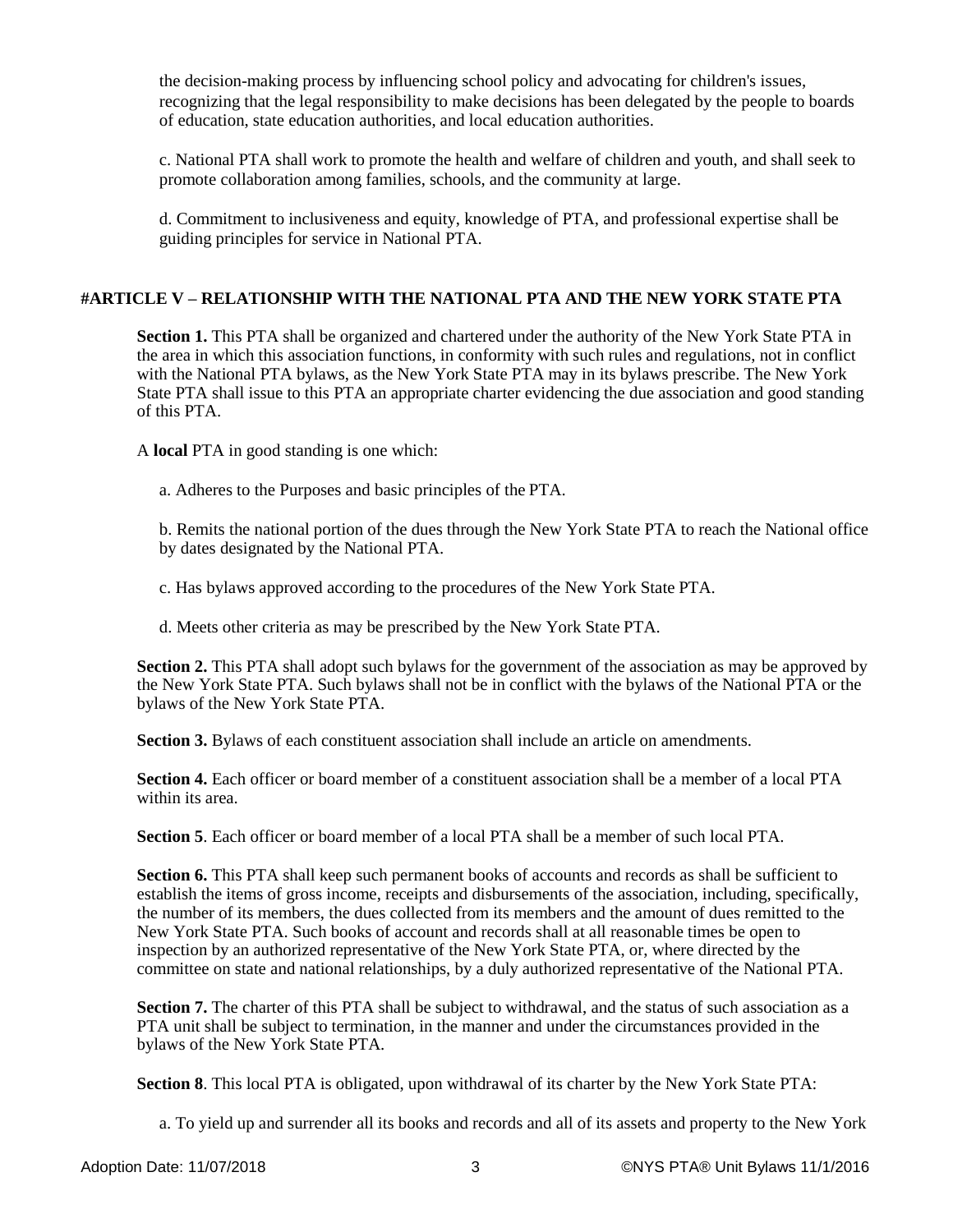State PTA, or to such agency as may be designated by the New York State PTA, or to another local PTA organized under the authority of the New York State PTA;

b. To cease and desist from the further use of any name that implies or connotes association with the National PTA or the New York State PTA or status as a constituent association of the National PTA; and

c. To carry out promptly, under supervision and direction of the New York State PTA, all proceedings necessary or desirable for the purpose of dissolving this PTA.

**Section 9.** This PTA shall collect dues from its members and shall remit a portion of such dues to the New York State PTA as provided in Article VI hereof.

**Section 10.** Only members of a local PTA who have paid dues for the current membership year may participate in the business of that association.

**Section 11.** Bylaws of each constituent association shall include a provision establishing a quorum.

**Section 12.** The members of the nominating committee for officers of a constituent association shall be elected by membership and executive board.

**Section 13.** The bylaws of all constituent associations shall prohibit voting by proxy.

**Section 14.** Each local PTA shall include in its bylaws provisions corresponding to the provisions of such bylaws as are identified by the state symbol (#).

**Section 15.** The adoption of an amendment to any provision of the bylaws of the National PTA and the New York State PTA shall serve automatically, and without the requirement of further action by the local PTA, to amend correspondingly the bylaws of each local PTA. Notwithstanding the automatic character of the amending process, the local PTAs shall promptly incorporate such amendments in their respective bylaws.

**Section 16.** This local PTA may dissolve and terminate its association in either of the following manners:

a. If dissolution of the association is considered because the school is being closed, the unit shall hold a meeting for the purpose of dissolution. Written notice indicating the purpose of this meeting shall be sent to the region director at least thirty (30) days prior to this meeting, and the region director shall be invited to this meeting. After the meeting the unit shall send written notice to the New York State PTA Office stating that the PTA has been dissolved, giving the date of dissolution. Units dissolved under this paragraph are obligated to further comply with all the provisions contained in Article VI, Section 6 of the New York State PTA Bylaws.

b. Upon receipt of a petition recommending dissolution of the association signed (including their addresses) by ten members or ten percent (10%) of the membership of the association, whichever is larger (exclusive of the members of the executive board) the executive board shall submit the question of dissolution to a vote at a special meeting of the members. All monies shall be frozen, except for those already budgeted or approved until the question of dissolution has been decided. If dissolution is approved, disposition of funds shall be in accordance with Article VI, Section 6 of the New York State PTA Bylaws.

(1) Written notice stating the question of such dissolution shall be given to each member entitled to vote at such meeting, to the president of the New York State PTA, and to the region director at least thirty (30) days prior to the date of such meeting. The list of the names and addresses of the petitioners shall be given to the region director. The region director shall be invited to the meeting.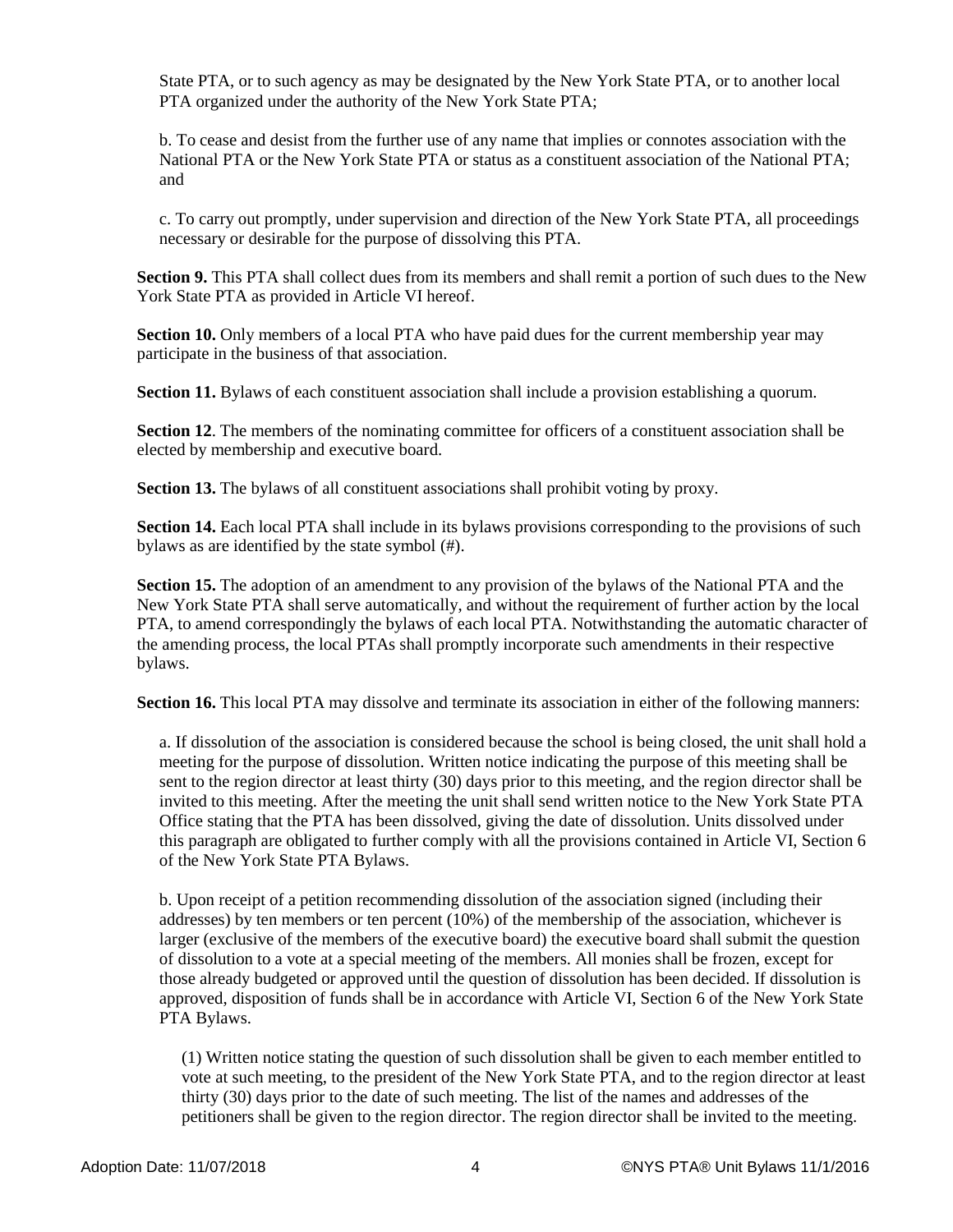(2) Only those persons who were members of the association on the date of submission of the question of dissolution, and who continue to be members on the date of the special meeting, shall be entitled to vote on the question.

(3) Approval of dissolution of this local PTA shall require the affirmative vote of at least two- thirds (2/3) of the members present and voting at the special meeting, a quorum being present.

### **ARTICLE VI – MEMBERS AND DUES**

- **# Section 1.** Every individual who is a member of this PTA is, by virtue of that fact, a member of the National PTA and of the New York State PTA by which this local PTA is chartered, and is entitled to all benefits of such membership.
- # **Section 2.** Membership in PTA at all levels shall be open, without discrimination, to anyone who believes in and supports the mission, purposes and principles of National PTA and meets other qualifications for membership as prescribed in these bylaws and pays dues as required in these bylaws.
- # **Section 3.** This PTA shall conduct an annual enrollment of members. Membership is to be available throughout the year.
- # **Section 4.** Each member of this PTA shall pay such annual dues to said association as may be prescribed by the association. The amount of such dues shall include the portion payable to the New York State PTA (the "state portion") and the portion payable to the National PTA (the "national portion"). The National portion of each member's dues shall be two dollars and twenty-five cents (\$2.25) per annum. The New York State PTA portion of each member's dues shall be one dollar and seventy-five cents (\$1.75) per annum.

**Section 5.** Each standard member of this PTA shall pay annual dues of \$6.00 to the association. Additional family members will pay \$6.00 per membership. Students will pay \$4.00 per membership. Teacher and staff members will pay \$6.00 per membership. The amount of such annual dues shall include the portion payable to the state PTA and the portion payable to the National PTA.

**# Section 6.** Individual membership dues are nonrefundable by New York State or National PTA.

- **# Section** 7. The state and national portions of the dues paid by each member of this PTA shall be set aside by this PTA and remitted to the New York State PTA through such channels, and at such times,as the state bylaws may provide.
- **# Section 8.** The membership year shall be from October 1 to September 30 inclusive. Dues shall be remitted to the New York State PTA Office immediately following the membership enrollment and before October 31. All dues shall be forwarded to the State PTA Office by May 31, and any additional dues shall be sent to the State PTA Office by the end of the school year.
- **# Section 9.** Each member is expected to be issued a membership card as proof of membership.
- **# Section 10.** Only members of this PTA who have paid dues for the current membership year shall be eligible to participate in the meetings of the PTA, or to serve in any of its elective or appointive positions.

**# Section 11.** Honorary Life Membership.

a. An Honorary Life Membership in the New York State PTA in recognition of distinguished service to children and youth may be conferred by the New York State PTA, or any of its constituent associations in good standing, upon payment of a fee established by the Board of Managers of the New York State PTA. An Honorary Life Member must pay dues to a local PTA to be entitled to all the rights and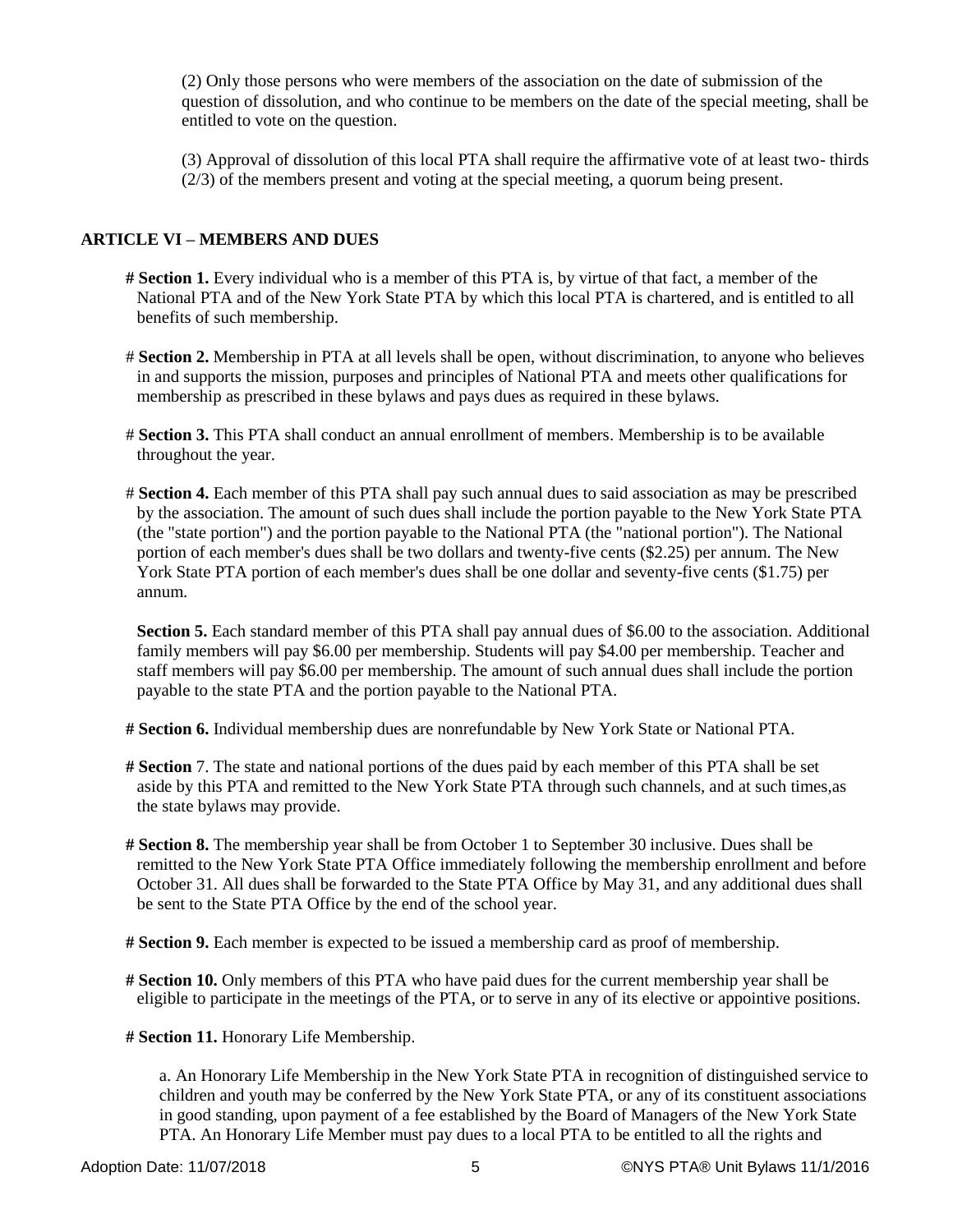privileges of active status.

b. All contributions made in recognition of the selection of persons to Honorary Life Membership in the New York State PTA shall be paid to the funds for the New York State PTA Jenkins Memorial Scholarship for Teacher Education and/or for the New York State PTA Fellowship for Graduate Study in Memory of Richard Gazzola as designated by the contributor.

## **ARTICLE VII – OFFICERS AND THEIR ELECTION**

**# Section 1.** Each officer shall be a member of this PTA.

**Section 2. Officers and their election:** 

a. The officers of the association shall consist of a president, 1 vice president(s), a secretary, and a treasurer.

b. Officers shall be elected by ballot annually at a regular meeting of the association in the month of April. However, if there is only one nominee for any office, election for that office may be by voice vote.

c. Officers shall assume their official duties on July 1 and shall serve for a term of two years or until a successor is elected.

"Notwithstanding the provisions of this section, no member shall remain in office for more than two (2) consecutive one year terms or one two year term. In the event a successor is not elected after two years, the position shall be declared vacant and the vacancy shall be filled as provided in these bylaws."

d. A person shall not be eligible to serve more than one consecutive term in the same office. An officer who has served more than one-half of a term shall be credited with having served that term.

- # e. No person shall hold more than one office at the same time.
- # f. No person under the age of 18 shall be eligible to serve in the office of president, recording secretary (or secretary) or treasurer.

### **Section 3. Nominating Committee**

a. There shall be a nominating committee consisting of 3 members: 1 of whom shall be elected by the executive board from its body, and 2 who shall not be members of the executive board, elected by the association at a regular meeting of the association at least sixty (60) days prior to the election meeting. The committee shall elect its chair.

b. The nominating committee shall nominate one person for each office to be filled.

c. Members of the nominating committee may be nominees for office without resigning from the committee.

d. Only those persons who have consented to serve if elected shall be nominated for or elected to such office.

e. The nominating committee shall present its report at the regular meeting of the association in April at which time additional nominations may be made from the floor. The report of the nominating committee will be published two weeks prior to the meeting.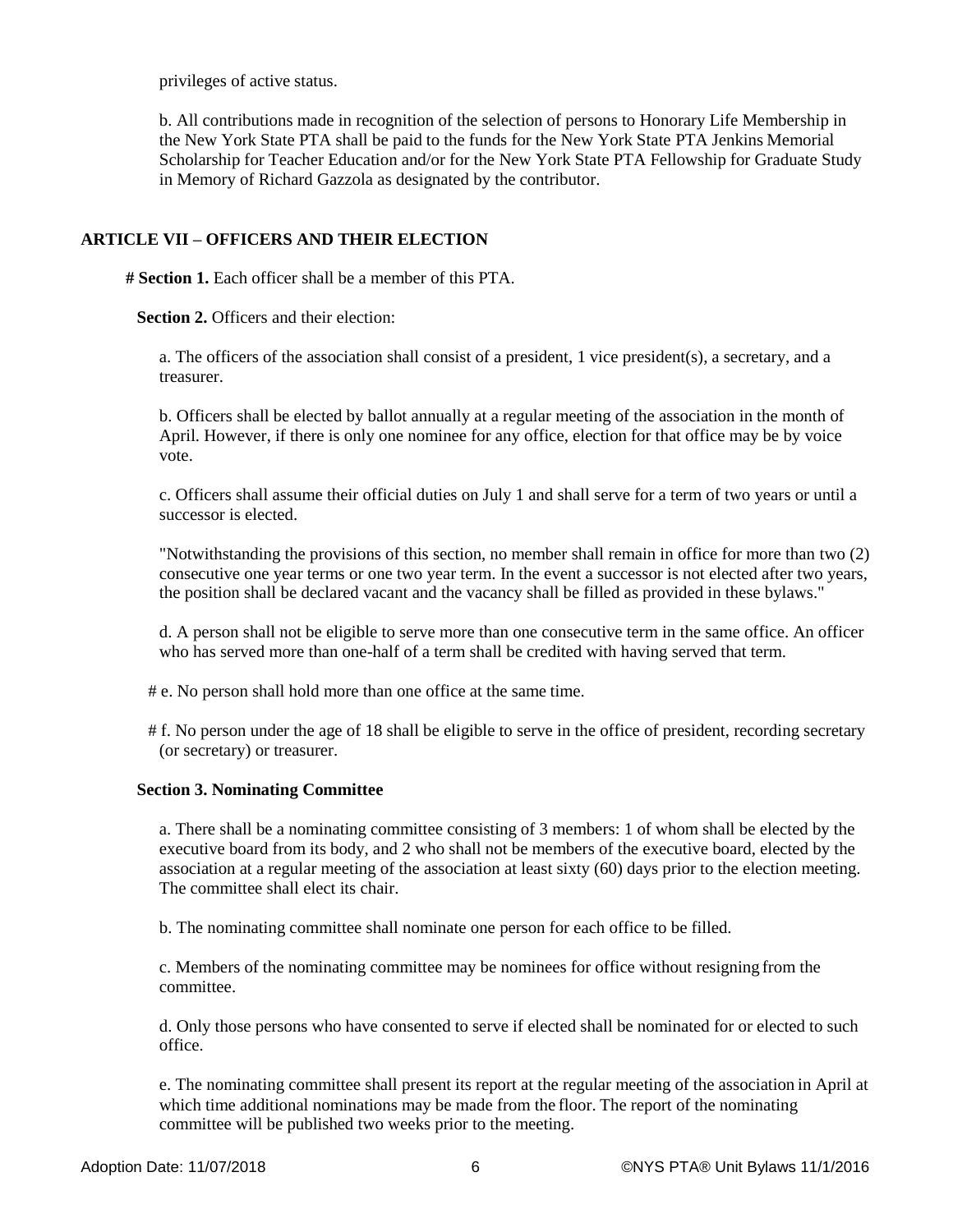f. Additional nominations may be made from the floor provided the written consent of the nominee has been secured and the chair of the nominating committee has received notice at least two business days prior to the election meeting of the candidate's intention to run.

#### **Section 4. Vacancies**

A vacancy occurring in any office shall be filled for the unexpired term by a person elected by a majority vote of the executive board, notice of such election having been given to the executive board. In case a vacancy occurs in the office of the president, the first vice president shall serve notice of the election to the executive board.

## **ARTICLE VIII – DUTIES OF OFFICERS**

#### **Section 1. The president shall:**

- # a. Have general charge and supervision of the business and affairs of the association and perform the duties usually incident to the office of president of a not-for-profit association, chartered by the New York State PTA and organized under the laws of New York State.
- # b. Sign and execute all contracts, agreements or other obligations in the name of the association.

c. When present, preside at all meetings of the association, the executive board, and the executive committee.

# d. Be a member ex officio of all committees except of the nominating committee or the audit committee. The president may not be an ex officio, elected or appointed member of these two committees.

e. In cooperation with the executive committee, appoint the committee chairmen including all special committee chairmen, except those for which other provision is made, and fill vacancies in chairmen of all committees, except those for which other provision is made.

f. Coordinate the work of the officers and committees of the association in order that the Purposes may be promoted.

# g. Keep a current copy of the association's state approved bylaws.

#### **Section 2. The vice president(s) shall:**

- a. Act as aide(s) to the president.
- # b. Perform the duties of the president in the absence or inability of that officer to act. In order to perform the duties of the president, a person must be at least 18 years of age.

### **Section 3. The secretary shall:**

# a. Record and maintain a permanent file of the minutes of all meetings of the association, executive board and the executive committee.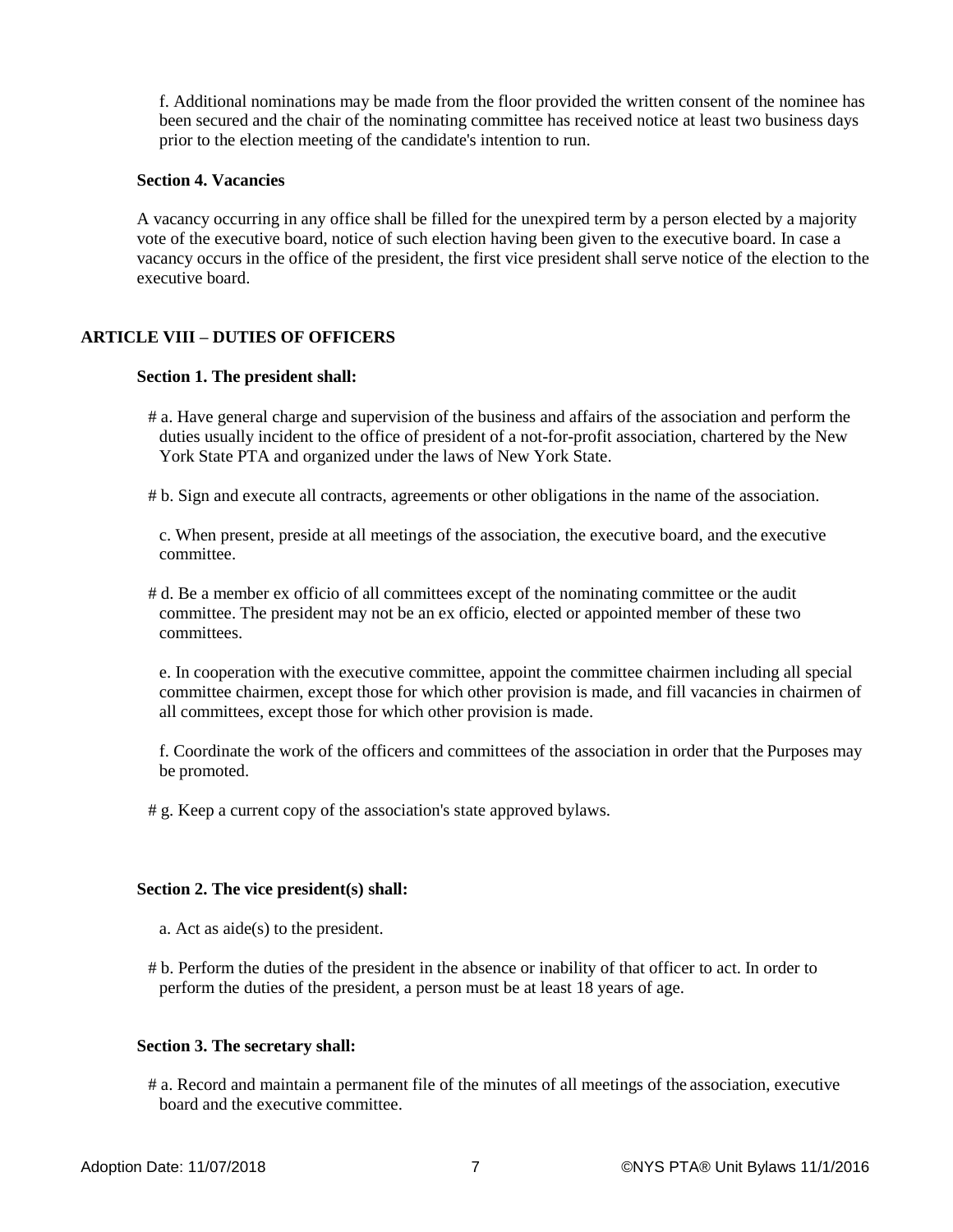# b. Send the names and addresses of the elected officers to the region director immediately following their election.

c. Maintain a permanent file of the committee reports, membership lists and records pertaining to the work of the association.

# d. Keep a current copy of the association's state-approved bylaws.

#### **Section 4. The secretary shall also:**

- a. Conduct the correspondence of the association under the direction of the president.
- b. Maintain a file of all correspondence pertaining to the work of the unit.
- c. Send notices of meetings as required.

#### **Section 5. The treasurer shall:**

- # a. Have custody of all of the funds of the association.
- # b. Keep a full and accurate account of receipts and expenditures.
- # c. Make disbursements as authorized by the president, executive board or association in accordance with the budget adopted by the association.
- # d. Issue written receipts for donations of seventy-five dollars (\$75) or more, indicating the portion of the donation exceeding the value of the goods or services received that is deductible.
- # e. Serve as chair of the budget committee to prepare a budget for submission to the executive board for review and to the association for adoption.
- # f. Present a financial statement at every meeting of the association and at other times when requested by the executive board.
- # g. Present a complete annual report at the annual meeting of the association.
- # h. Be responsible for the maintenance of such books of accounts and records as conform to the requirements of Article V, Section 6.
- # i. Keep the records of the National PTA and the New York State PTA portions of the dues separate from the portion of the association, in accordance with Article V, Section 6.
- # j. Pay the National PTA and the New York State PTA portions of the dues to the New York State PTA in accordance with Article VI, Section 6.
- # k. Pay to New York State PTA the fee for the liability insurance and fidelity bond provided the association through the New York State PTA.
- # l. Submit all financial records in accordance with Article XII, Section 8 to the audit committee or a professional auditor at least two weeks prior to date audit report is due.
- # m. Have the accounts examined annually, or upon change of treasurer, by an audit committee or a professional auditor who, satisfied that the treasurer's annual report is correct, shall sign a statement of that fact at the end of the report.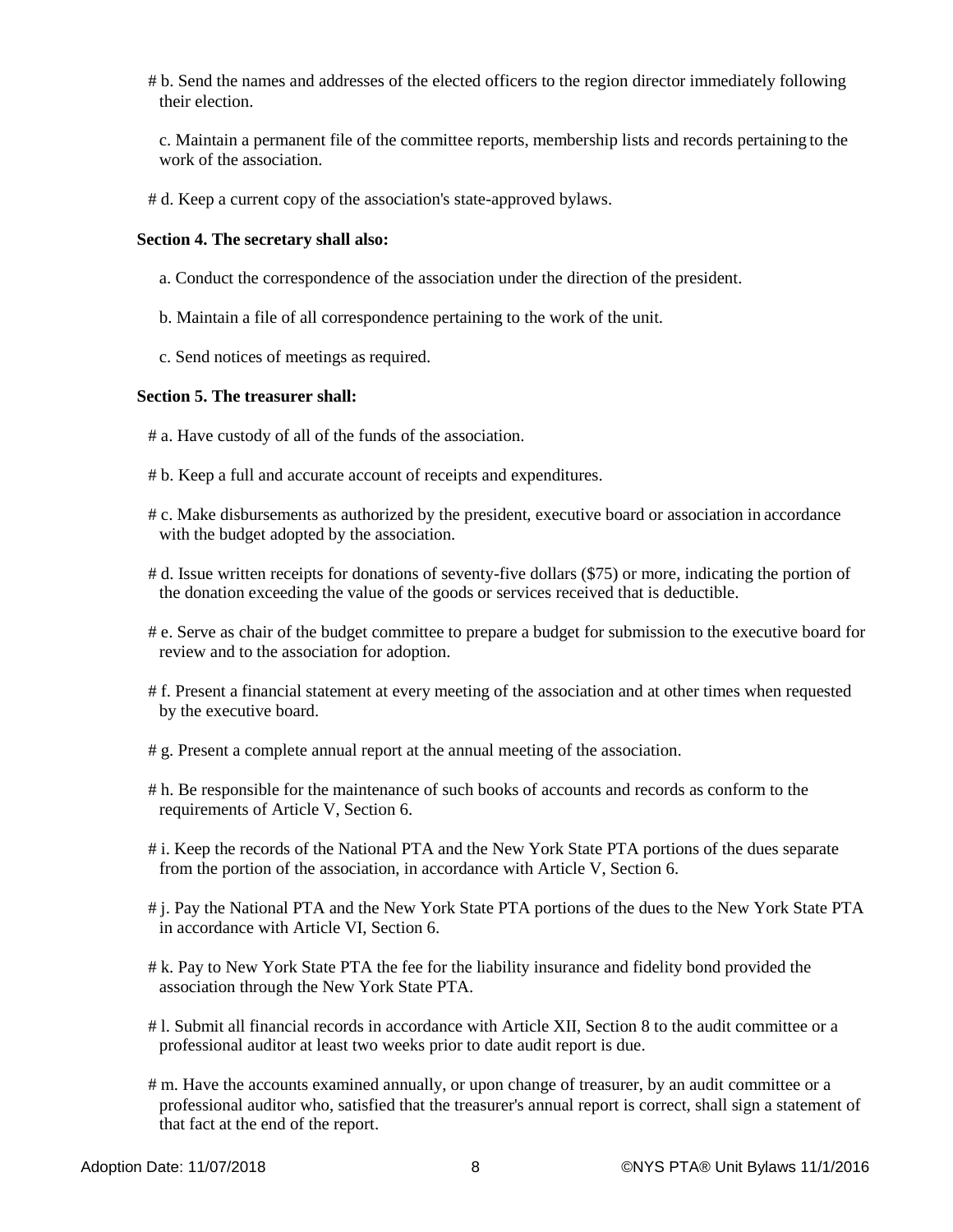# n. File all forms required by the Internal Revenue Service and New York State agencies.

### **All officers shall:**

# a. Meet the fiduciary duties of careful and prudent judgment and adherence to the associations purposes and rules.

# b. Attend local, regional and/or state PTA training workshops.

c. Perform the duties outlined in these bylaws and those assigned from time to time.

d. Turn over to the president or successor all pertinent records, books and materials and return to the treasurer all funds without delay upon the expiration of the term of office, or in case of resignation.

### **ARTICLE IX – EXECUTIVE COMMITTEE**

**Section 1.** The executive committee shall consist of the officers of the association and immediate past president (if available).

#### **Section 2. The executive committee shall:**

a. In cooperation with the president, appoint the committee chairmen including all special committee chairmen, except those for which other provision is made, and fill vacancies in chairmen of all committees, except those for which other provision is made.

b. Appoint delegates to the New York State PTA convention in accordance with the provisions of the bylaws of the New York State PTA, to other state and regional meetings, and to meetings of other associations as defined in Article IV, e.

c. Transact necessary business between meetings of the executive board and all business referred to it by the executive board or association.

d. Make recommendations to the executive board.

**Section 3.** The executive committee shall meet at the call of the president or a majority of the executive committee members. At least ten (10) days' notice shall be given.

**Section 4.** Special meetings of the executive committee may be called by the president or upon the request of the majority of the members. At least two (2) days' notice shall be given.

**# Section 5.** A majority of the executive committee shall constitute a quorum.

## **ARTICLE X – EXECUTIVE BOARD**

**# Section 1.** Each board member shall be a member of this PTA.

**Section 2.** The executive board shall consist of the executive committee, chairmen of the standing committees , Principal/Director (or his/her designee), Teacher liaisons.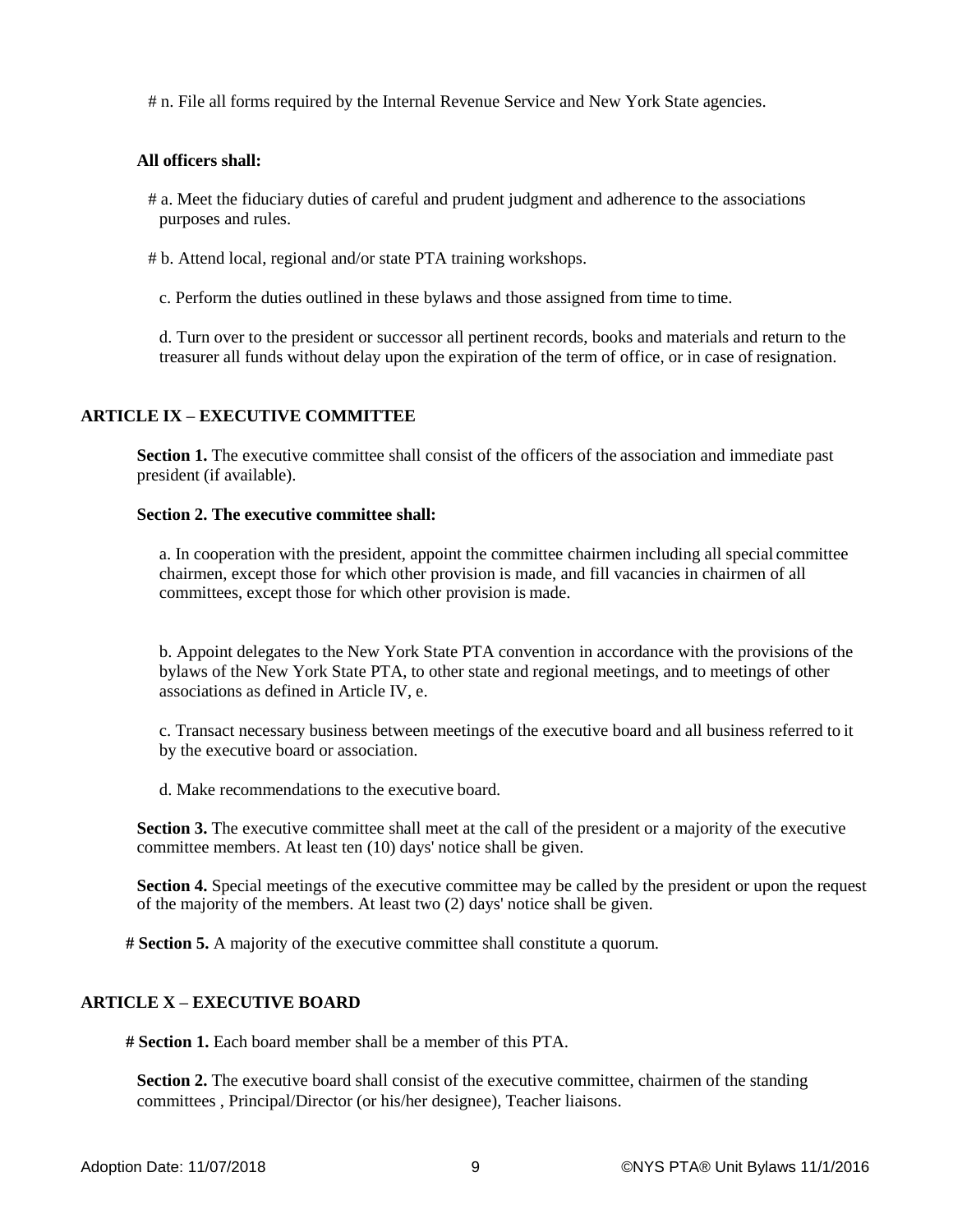**# Section 3.** A PTA member shall not serve as a voting member of a constituent association's board at the local, council, region, state or national level while serving as a paid employee of, or under contract to, that constituent association.

#### **Section 4. The executive board shall:**

a. Transact necessary business in the intervals between regular association meetings and such other business as may be referred to it by the association.

- b. Create committees, in accordance with the provisions of Article XII.
- c. Approve the plans of work of the standing committees.
- d. Present a report at the regular meetings of the association.
- e. Review and submit the budget prepared by the budget committee to the association for adoption.
- # f. Appoint an audit committee of no fewer than three (3) members or a professional auditor at least two (2) weeks prior to the date the audit report is due.
	- g. Fill vacancies in office.

**Section 5.** The executive board shall meet at least two (2) times a year, the dates and times to be determined by the board. At least ten (10) days' notice shall be given.

**Section 6.** Special meetings of the executive board may be called by the president or upon the request of a majority of the members. At least two (2) days' notice shall be given.

**# Section 7**. A majority of the executive board shall constitute a quorum.

### **ARTICLE XI – MEETINGS OF THE ASSOCIATION**

**Section 1.** Regular meetings of the association shall be held at least three (3) times during the year, the dates and times to be determined by the executive board. At least ten (10) days' notice of a meeting shall be given.

# **Section 2.** The annual meeting shall be held in the month of June at which time annual reports of officers and committee chairmen shall be presented.

**Section 3.** Special meetings of the association may be called by the president, a majority of the executive board, or upon the written request of 30% of the membership. At least (5) five days' notice of any special meeting shall be given.

**Section 4.** 10 members shall constitute a quorum for the transaction of business in any meeting of the association.

### **ARTICLE XII – COMMITTEES**

**Section 1.** The executive board may create such standing committees as it deems necessary to promote the Purposes and to carry on the work of the association.

**Section 2.** Chairmen of committees shall be appointed by the president in cooperation with the executive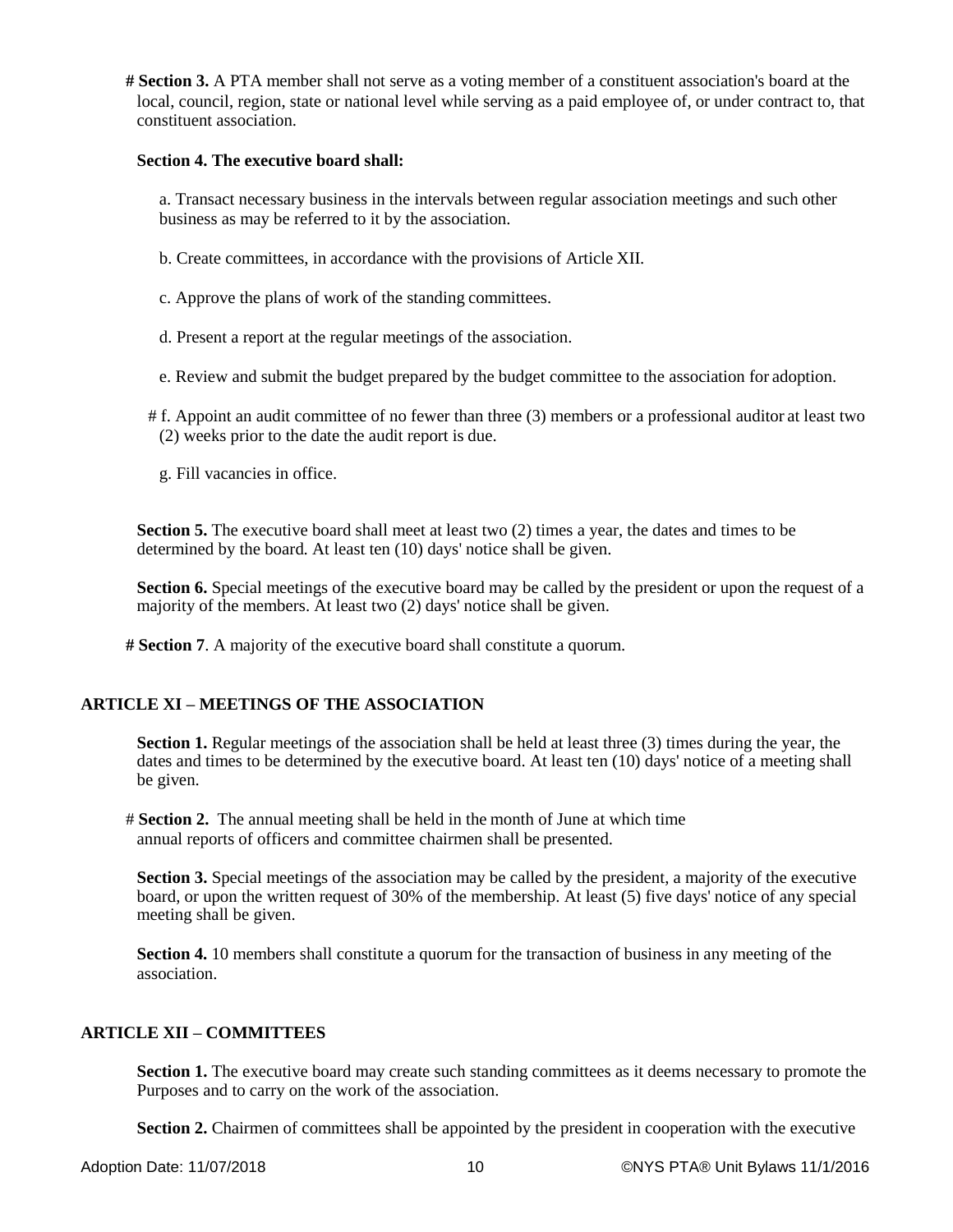committee, except those for which other provision is made

- a. The term of each chair shall be one year, or until a successor is appointed.
- # b. A person shall not be eligible to serve more than two consecutive years as chair of the same standing committee.
- **# Section 3.** The chair of each standing committee shall prepare a plan of work and, after its approval by the executive board, shall carry out its provisions. No committee work shall be undertaken without the approval of the executive board.
- **# Section 4.** The chair of each standing committee shall attend region workshops.

**Section 5.** Special committees may be created by the association or by the executive board.

**Section 6.** A nominating committee shall be formed and shall perform its duties in accordance with the provisions of Article VII, Section 3.

- **# Section 7.** A budget committee shall be appointed by the executive board. The treasurer shall be chair of the committee.
- **# Section 8.** An audit committee of no fewer than three (3) members or a professional auditor shall be appointed by the executive board at least two (2) weeks prior to the date the audit report is due. This committee shall examine the treasurer's accounts and, satisfied that they are correct, sign a statement of that fact to be presented for adoption by the membership at the first meeting of the succeeding school year.
- **# Section 9.** A majority of any committee shall constitute a quorum.
- **# Section 10.** The president shall be a member ex officio of all committees, except that the president shall not be elected or appointed a member, nor serve as ex officio of the nominating and audit committees.

### **ARTICLE XIII – COUNCIL MEMBERSHIP**

This association is not a member of a council.

### **#ARTICLE XIV – FISCAL YEAR**

The fiscal year of this association shall begin on July 1 and end on the following June 30.

### **\*#ARTICLE XV – OPERATIONAL REQUIREMENTS AND DISSOLUTION**

- **\* Section 1. Net Earnings.** No part of the net earnings of PTA shall inure to the benefit of, or be distributable to, its members, directors, trustees, officers, or other private persons except that the association shall be authorized and empowered to pay reasonable compensation for services rendered, and to make payments and distributions in furtherance of the purposes set forth in Article III hereof.
- **\* Section 2. Exempt Activities.** Notwithstanding any other provision of these Articles to contrary, in no event shall PTA carry on any other activities which are not permitted to be carried on by either: (i) by an association exempt from federal income tax under Section  $501(c)(3)$  of the Internal Revenue Code or (ii) by an association, contributions to which are deductible under Section  $170(c)(2)$  of the Internal Revenue Code.